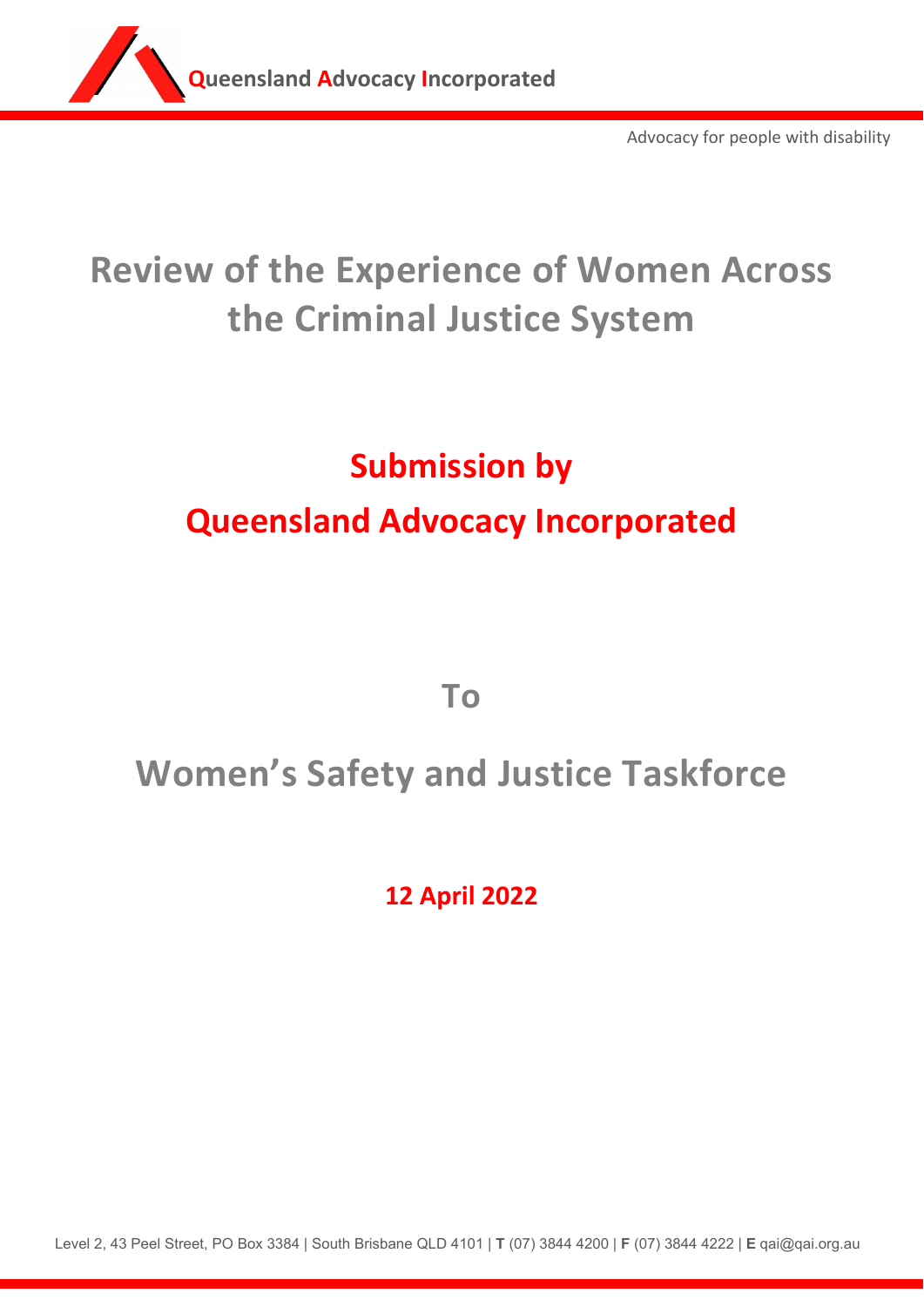## **About Queensland Advocacy Incorporated**

Queensland Advocacy Incorporated (**QAI**) is an independent, community‐based advocacy organisation and community legal service that provides individual and systems advocacy for people with disability. Our mission is to advocate for the protection and advancement of the fundamental needs, rights and lives of people with disability in Queensland. QAI's Management Committee is comprised of a majority of persons with disability, whose wisdom and lived experience is our foundation and guide.

QAI has been engaged in systems advocacy for over thirty years, advocating for change through campaigns directed at attitudinal, law and policy reform. QAI has also supported the development of a range of advocacy initiatives in this state. For over a decade, QAI has provided highly in‐demand individual advocacy services. These services are currently provided through our three advocacy practices: the Human Rights Advocacy Practice (which provides legal advocacy in the areas of guardianship and administration, disability discrimination and human rights law and non‐legal advocacy support with the Disability Royal Commission and the justice interface); the Mental Health Advocacy Practice (which supports people receiving involuntary treatment for mental illness); and the NDIS Advocacy Practice (which provides support for people challenging decisions of the National Disability Insurance Agency and decision support to access the NDIS). Our individual advocacy experience informs our understanding and prioritisation of systemic advocacy issues. From 1 January 2022, we have been funded by the Queensland Government to establish and co-ordinate the Queensland Disability Advocacy Network (QDAN), which includes operating the Disability Advocacy Pathways Hotline, a centralized phone support for all people with disability in Queensland providing information and referral. We have also been funded to provide advocacy for young people with disability as part of the QDAN network, which we provide in addition to our non‐legal education advocacy for Queensland students with disability. Our individual advocacy experience informs our understanding and prioritisation of systemic advocacy issues. 

The objects of QAI's constitution are:

- To advocate for the protection and advancement of the needs, rights and lives of people with disability in Queensland;
- To protect and advance human rights including the Convention on the Rights of Persons with Disability;
- To be accountable to the most disadvantaged people with disability in Queensland; and
- To advance the health, social and public wellbeing of disadvantaged people with disability.

### **QAI's recommendations**

#### **QAI recommends:**

Expanding the reach and scope of the QAI Justice Support Program by

- 1. Providing in‐person support for people in regional areas;
- 2. Assisting people with less severe impairment;
- 3. Provide in person or online training to support workers to include support at Court or at the Police Station as part of the scope of their role, similar to supporting a person to get a haircut or go to the doctor.

## **Introduction**

The Justice Support Program (JSP) at Queensland Advocacy for Inclusion (QAI) advocates for people with a disability who have been charged or are at risk of being charged with a criminal offence, when the person's disability is a contributing factor to the offence.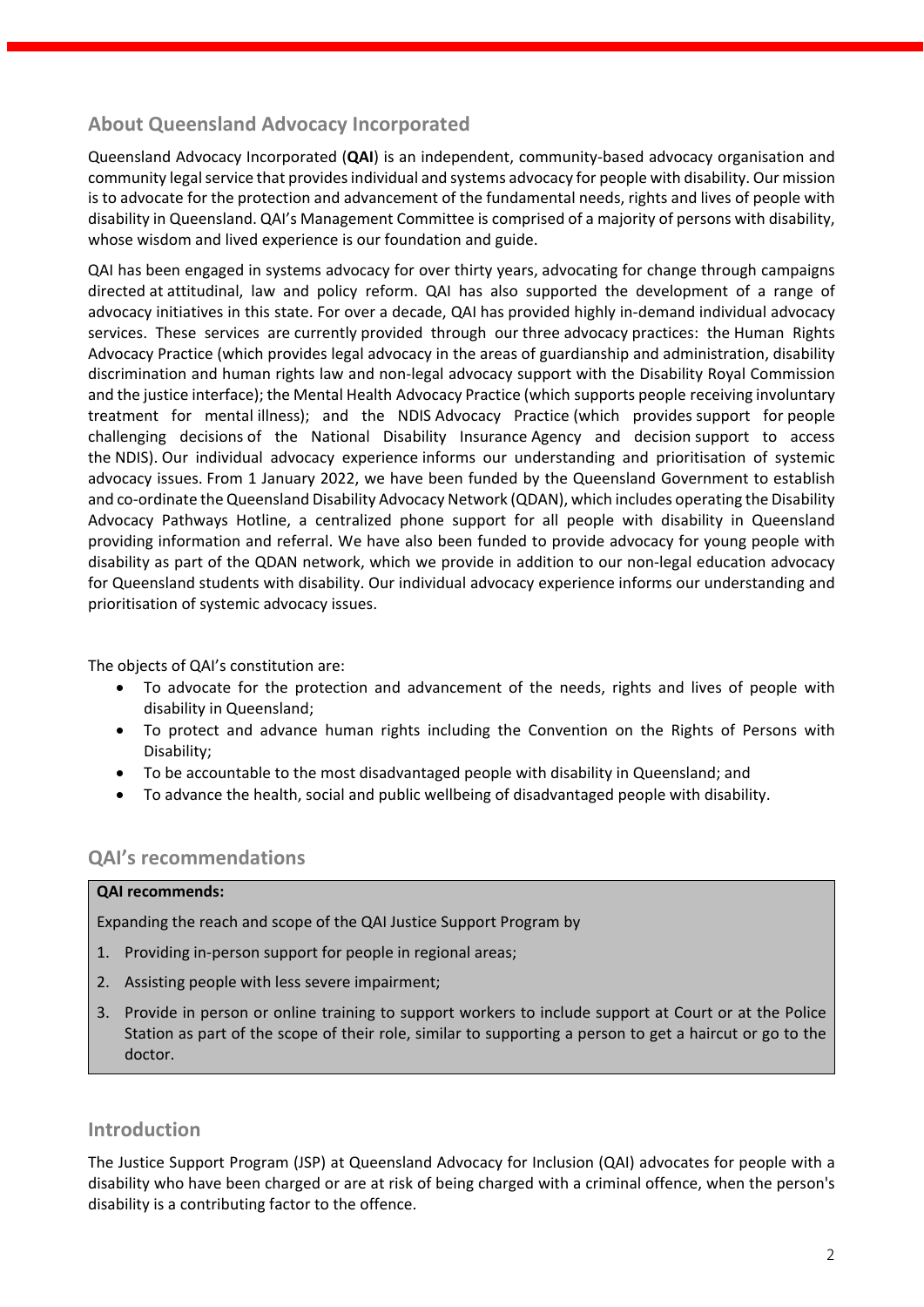Essentially a JSP client is likely to have intellectual impairment or a mental illness.

JSP consists of one full time non-legal advocate with in-depth knowledge of the criminal justice system. JSP was never intended to provide legal advice or representation for clients, Legal Aid has a considerable budget to fulfill that role.

These submissions do not specifically address any of the questions posed by Discussion Paper 3, QAI does not differentiate between genders, we advocate for systemic change and individual advocacy to protect and advance the needs, rights and lives of all people with disability in Queensland. However the expansion of the reach and scope of JSP would benefit women and girls with multiple and complex intersecting needs plus support them to reduce recidivism and so benefit the Queensland community.

#### **JSP's work with clients with disability**

JSP's first priority is to ensure the client accesses legal advice or representation. This is to ensure the client has equitable access to justice, to ensure that he or she receives the same legal outcome that a person without disability would receive. People whose intellectual impairment prevents them from defending themselves by providing instructions to their lawyer should not be convicted of an offence, any more than a person who did not commit the offence should be convicted.

Once legal representation is arranged JSP can concentrate on trying to identify why the person is offending and what can be done to resolve the problem.

More often than not the offending behaviour is an expression of the person's discontent with the constraints imposed on them by their disability.

It used to be the lack of support they invariably received from Disability Services Qld. Since the implementation of the National Disability Insurance Scheme (NDIS), it may be a lack of support resulting from lack of access or an inadequate NDIS plan, or from being "supported" by a worker who does nothing but watch TV or talk on the phone all day, or their "community access support" is actually a trip to the carpark at the beach to watch the waves then straight back home again.

Another typical scenario is where a parent has been providing full support for decades but is getting older and less vigilant, their support is less effective or they don't have the energy to help their adult son or daughter participate in the events that previously alleviated their monotonous lifestyle. Sometimes having to go through the criminal court process acts as a wakeup call for the client or his support provider.

It's become apparent to JSP that the more severe the client's intellectual impairment the more difficult it is to reassure them that they will not be carted off to jail as soon as they enter the Courthouse. We are unsure as to where this fear originates but it's quite common and very difficult to deal with. The last thing we want is for people with a significant intellectual disability to be too afraid of police to seek help when they need it or believe that they have no rights inside a Courtroom.

In practice JSP helps people apply for Legal Aid, generally via a law firm that has a good criminal law reputation as well as lawyers who are aware of the difficulty a person with intellectual disability has in understanding and participating in the conversations they must have with each other.

JSP has a good working knowledge of the criminal justice process and can assist the lawyer by helping their mutual client understand and cope with the different steps that need to be taken. Typically JSP clients are referred to the Court Liaison Service (CLS) for assessment for fitness for trial, this adds several steps and weeks to the process but is the most effective way to inform the Court of the extent of the defendant's impaired capacity. Even if the CLS have the opinion the defendant is fit for trial they invariably give quite a lot of detail about the defendant's impairment and it's contribution towards the offending behaviour, this is relevant when it's time to enter a plea and be sentenced.

JSP has supported 251 people through the criminal justice process, of these, nine people have reoffended. Four of these had an alcohol or drug addiction combined with mental illness or acquired brain injury and their offences occurred as a direct consequence of their intoxication. Two have severe intellectual impairment and aggressive and unstable behaviour is associated with their diagnosis (Prader‐Willi syndrome